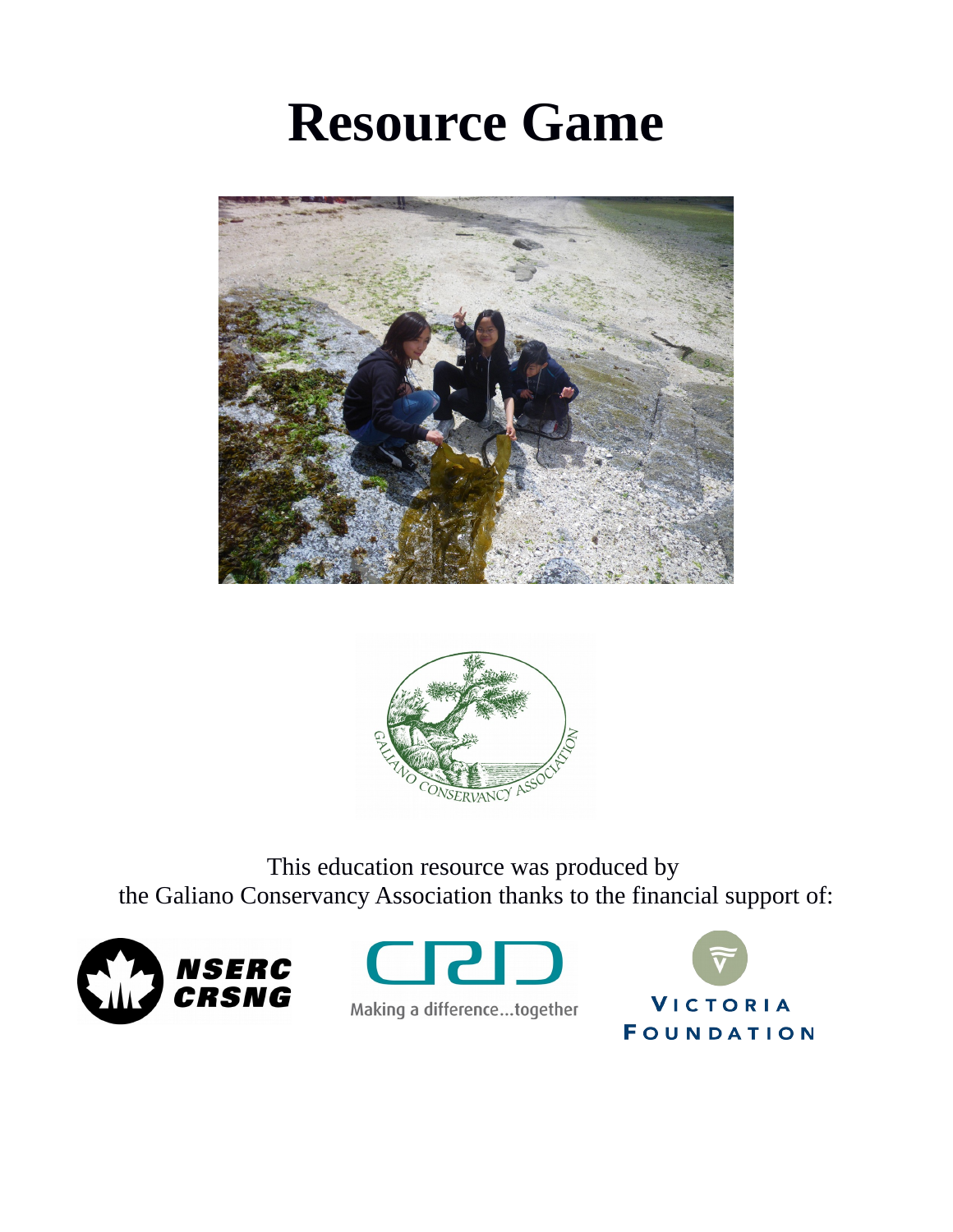**Activity Name: Resource Game**

**Ages: Grade 3 - 12**

**Activity Energy: Medium**

**Length of time: 30 minutes**

**Number of Participants: 2 – 30**

# **Indoor/Outdoor: Outdoor**

**Concept:** This is a scavanger hunt for local resources where participants search for things that will help them survive in the wild. This game pairs well with a conversation about local first nations resource use.

## **Materials Required:** none

## **Introduction:**

Imagine a time when there were no grocery stores or pharmacies - what would you do to survive? How would you use natural resources to sustain life?

This activity is a thought experiment that encourages students to situate themselves as a part of the local ecology. Thinking about what it would take to sustain life using only the natural materials and resources that surround us provides a conceptual framework for the interdependence of ecological systems. This experiential approach allows participants to see just how venerable they would be if key resources are unavailable and encourages a connection between their imagined experience and the reality of beings that depend directly on their surrounding ecology to survive.

This activity also highlights the reliance we have on industrial scale systems to provide the necessities of life. First nations all over the globe use local resources to help them prosper. This activity can serve to demonstrate the incredible wealth of local knowledge and the necessity of social organization that is required to live successfully in a non-industrial or small-scale society.

## **Methods:**

- Bring participants to an area that is resource rich and discuss what they may need to survive here (fire, water, shelter, food). 5 minutes
- Lay out an area with clear boundaries where the search can take place and allow them to look over the area.
- During their search, have them choose an object to discuss withthe group. If the object is alive, such as a plant, ask them let it remain where it is but note its location. If the object is not alive, such as a shell, ask them to bring it back to the group.
- Go around the circle and have each participant say what their object is and how it would help us survive. Optional: have the entire group tour the live objects that people found and discuss them at each location.
- Add known first nations uses of each object to the discussion.